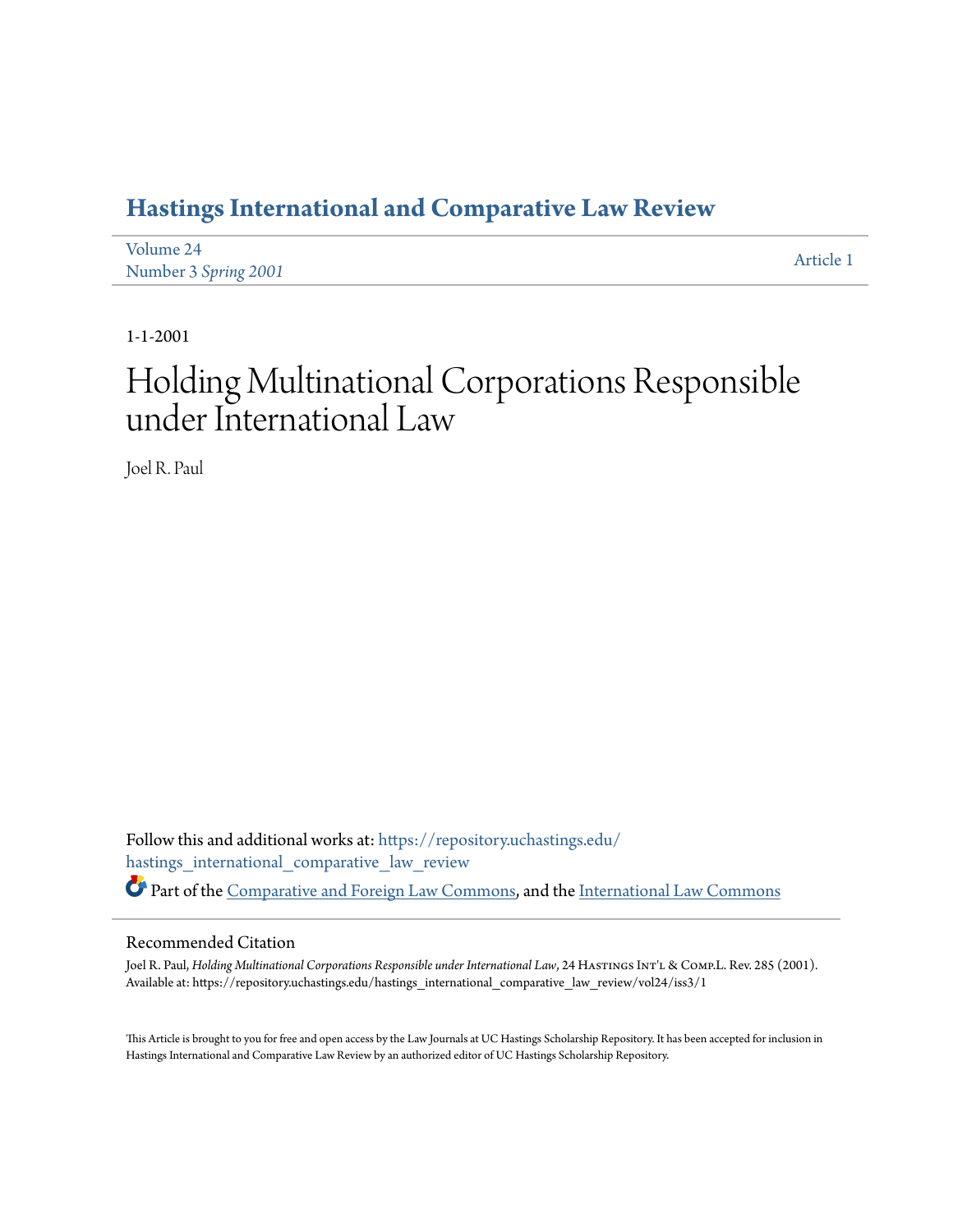## **Holding Multinational Corporations Responsible Under International Law**

BY **JOEL** R. PAUL\*

We usually view international law as a set of legal norms generated by sovereign states.<sup>1</sup> According to the conventional story, until the Nuremberg Tribunal, only states possessed rights and obligations under international law, not individuals. In other words, states were the exclusive subjects of international law.<sup>2</sup> After Nuremberg and the emergence of the U.N. international human rights treaties, the conventional story teaches that international law began to recognize individual rights.<sup>3</sup> States, especially major powers like the United States, often resist the development of international legal obligations. Recent developments suggest that while governments may resist the expansion of international law and legal institutions, private individuals and non-governmental organizations<sup>4</sup>

<sup>\*</sup> Professor of Law and Director of the LL.M. Program, University of California, Hastings College of the Law.

*<sup>1.</sup> See, e.g.,* RESTATEMENT (THIRD) OF FOREIGN RELATIONS LAW OF THE UNITED STATES, § 102 (1987). The primary sources of international law are international treaties and conventions, customary practices of states accepted as law and general principles of law common to most legal systems. Statute of the International Court of Justice, June 26, 1945, art. 38(1), 59 Stat. 1055, T.S. No. 993. All three sources result from state practice.

<sup>2.</sup> In fact, the conventional story omits the reality that crimes like piracy were long regarded as international delicts for which individuals could be punished, and arguably, states were liable for injury to foreign nationals under international law. 1 LASSA OPPENHEIM, INTERNATIONAL LAW § 278, at 565 (Hersch Lauterpacht ed., 6th ed. 1947).

<sup>3.</sup> Even after Nuremberg, however, international law derived primarily from state practice. *See, e.g.,* GEORG SCHWARZENBERGER, INTERNATIONAL LAW 34-36 (1957); MARK JANIS, AN INTRODUCrION TO INTERNATIONAL LAW **5-6** (1999).

<sup>4.</sup> NGOs have been particularly effective in developing support for environmental efforts like the Kyoto Protocol. *See* Kyoto Protocol to the United Nations Framework Convention on Climate Change, *adopted* Dec. **10,** 1997, U.N. Doc. FCCCICP/1997/L.7/Add.1 (1997), *reprinted in* 37 I.L.M. 22 [hereinafter Kyoto Protocol]. They have also contributed to the Convention on the Prohibition of the Use, Stockpiling, Production and Transfer of Anti-Personnel Mines and on Their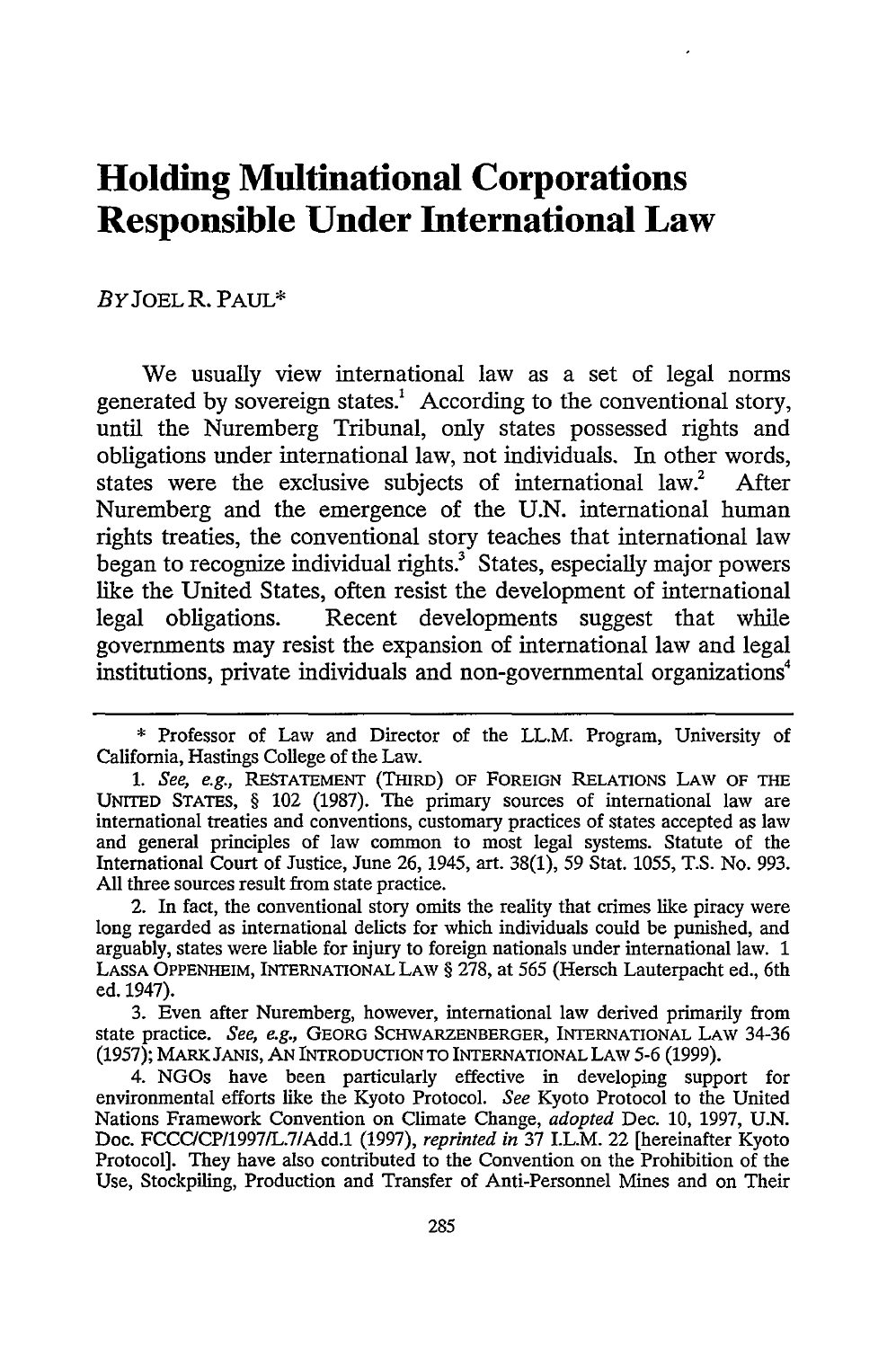acting both internationally and domestically are contributing to the emergence of new international norms. These new international norms confer greater rights and obligations on private individuals and firms, shifting the focus of international law. One dramatic example of this trend is the effort to hold multinational corporations responsible for environmental damage and violations of human rights and labor rights under international law.

Globalization, which has displaced colonialism and then the cold war as the organizing principle of the international system, has reduced the transactional costs of doing business in multiple jurisdictions and, in turn, conferred enormous wealth on multinational corporations. By pressuring states to remove trade barriers, reduce the public sector, and liberalize economic controls, globalization has moved some regulatory authority from popularly elected national representatives to international institutions, which are less democratically accountable.

Globalization's triumph symbolizes the economic, political, military, and cultural supremacy of the United States. To a remarkable degree, the United States has projected its mass culture, language, law, market economy, and democracy onto a good chunk of humanity, which has embraced it with enthusiasm for the most part. In such happy circumstances, one might expect to find the United States bolstering its foreign alliances and the international legal institutions that have secured peace and a global market. Yet, paradoxically, the United States increasingly resists global governance. As a result, the United States now appears more isolated from the international system it has fostered than at any point since it assumed a global role in the first half of the twentieth century.

Consider the U.S. opposition to international institutions and

Destruction, *opened for signature* Dec. 3, 1997, *reprinted in* 36 I.L.M. 1507 [hereinafter Landmine Convention] and the Convention on the Elimination of All Forms of Discrimination Against Women, *opened for signature* Mar. 1, 1980, 1249 U.N.T.S. 13, *reprinted in* 19 I.L.M. 33 [hereinafter CEDAW]. *See also* Harold Hongju Koh, *Review Essay: Why do Nations Obey International Law?,* 106 YALE **L.J.** 2599, 2658 (1997) (stating that the "constructive role of international law **...** will be greatly enhanced if nongovernmental organizations **...** participate in, influence, and ultimately enforce transnational legal process[es] **....** ); Julie Mertus, *Considering Nonstate Actors in the New Millenium: Toward Expanded Participation in Norm Generation and Norm Application,* 32 N.Y.U. J. INT'L L. & POL. 537 (2000); Philippe J. Sands, *The Environment, Community and International Law,* 30 HARV. INT'L **LJ.** 393 (1989).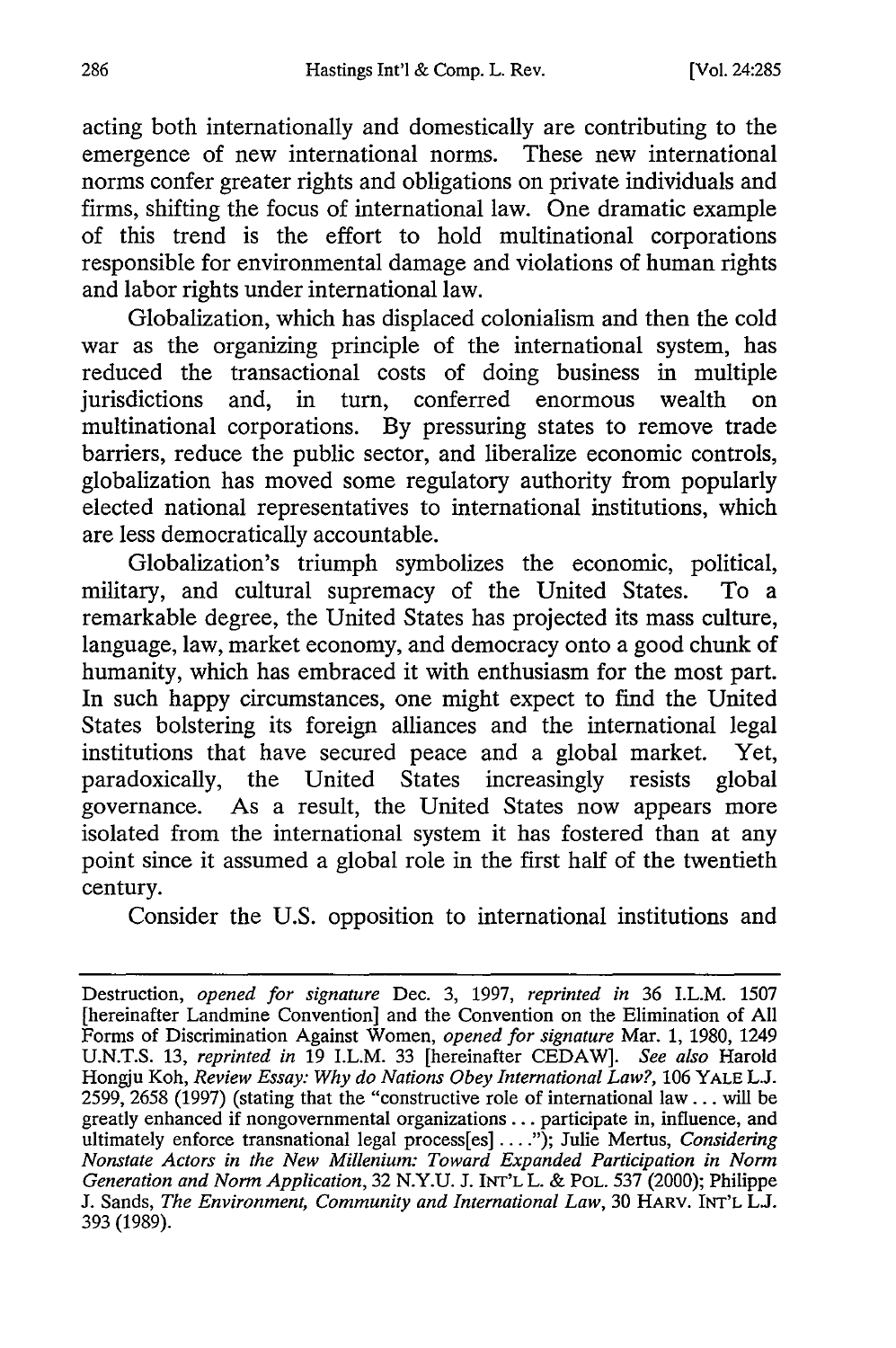legal initiatives. Over the last two decades, the United States has deployed military forces in Grenada, Libya, Nicaragua, Panama, and Yugoslavia without authorization from the United Nations Security Council, as required by the U.N. Charter.<sup>5</sup> The United States quit UNESCO, failed to pay its U.N. dues in a timely manner, withdrew from the jurisdiction of the International Court of Justice, and refused to comply with the International Court's orders on at least three occasions.<sup>6</sup> Despite protests from foreign governments, and injunctions issued by the International Court, the United States has repeatedly executed foreign nationals without according them the basic right to consult with their consular representatives as required by the Vienna Convention.<sup>7</sup> In addition, the United States has rejected numerous efforts to codify and enforce human rights through international institutions. For example, the United States has failed to ratify the International Convenant on Economic, Social and Cultural Rights,<sup>8</sup> the American Convention on Human Rights,<sup>9</sup> the

**7.** Vienna Convention on Consular Relations, Apr. 24, **1963,** art. **36,** 21 **U.S.T.** 77, *596* **U.N.T.S. 261.** Since **1993,** according to Amnesty International **U.S.A.,** the United States has executed twelve foreign nationals who were denied the right to access to their consular representatives. Amnesty Int'l, *Key Topics: Execution of Foreign Nationals by the USA, at* http://www.amnesty-usa.org/abolish/ (last visited Sept. 17, 2001). In total, the United States has sentenced at least sixty-five foreign nationals to death without complying with the Vienna Convention. Marcia Coyle, *Are 65 Illegally on Death Row in U.S.?,* **THE NAT'L L.J.,** Apr. 27, 1998, at A16. What makes the U. S. violations of the Vienna Convention particularly offensive to many allies is that the United States is one of the only industrialized democracies to employ capital punishment. According to Amnesty International U.S.A., the United States executed eighty-five people in 2000, and there were another 3,300 people on death row as of January 1, 2001. Moreover, the United States has executed more child offenders and mentally retarded prisoners than any other country. Amnesty Int'l, *supra, at* http://www.amnesty-usa.org/abolish/ (last visited Sept. 17, 2001). I am not arguing here that capital punishment violates international law; I am only asserting that it offends foreign governments to the detriment of our foreign relationships.

8. International Convenant on Economic, Social and Cultural Rights, Dec. 16, 1966, 993 U.N.T.S. 3 (signed on Oct. 5, 1977, but never ratified by the United States).

**9.** American Convention on Human Rights, Nov. 22, 1969, 1144 U.N.T.S. **123** (signed on June 1,1977, but never ratified by the United States).

<sup>5.</sup> U.N. CHARTER arts. 2(4), 42 & *51.*

<sup>6.</sup> Case Concerning Military and Paramilitary Activities in and Agains Nicaragua (Nicar. v. U.S.), 1984 I.C.J. 14 (June 27) (finding as a preliminary matter that the I.C.J. has jurisdiction over the United States and over the subject matter of the litigation); Case Concerning Military and Paramilitary Activities in and Against Nicaragua (Nicar. v. U.S.), 1986 I.C.J. 392 (Nov. 26). *See also* Case Concerning the Vienna Convention On Consular Relations (Para. v. U.S.), 1998 I.C.J. 248 (Apr. 9);<br>LaGrand Case (Ger. v. U.S.), *available at* http://www.ici-LaGrand Case (Ger. v. U.S.), *available at* http://www.icj $cij.org/cjwww/idocket/igus/igusjudgment/igus_jidgment_20010625.htm$  (June 27, 2001).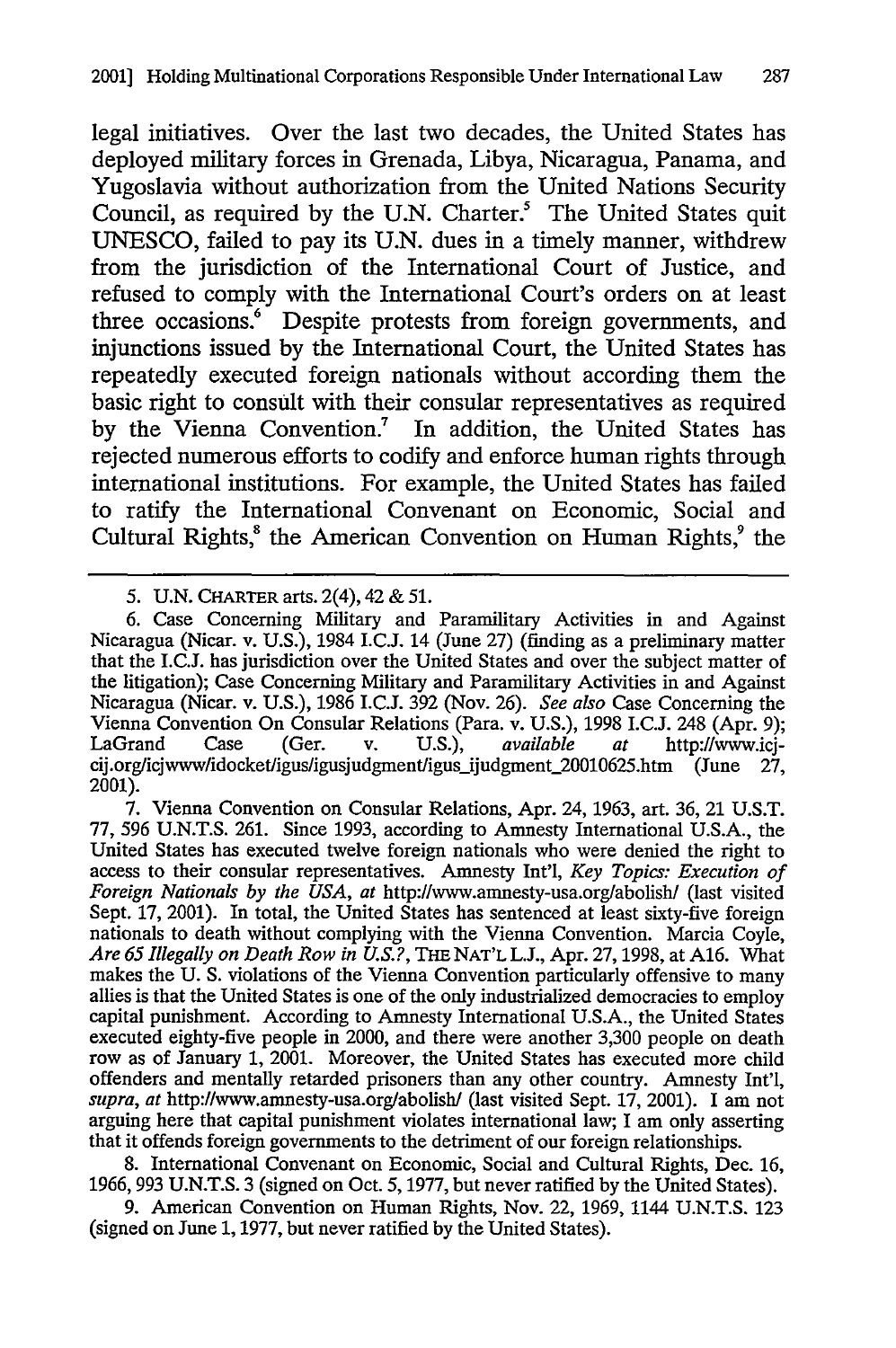Convention on the Elimination of **All** Forms of Discrimination Against Women,<sup>10</sup> the Convention on the Rights of the Child,<sup>11</sup> and the Convention on the Prohibition of the Use, Stockpiling, Production and Transfer of Anti-Personnel Mines.<sup>12</sup>

Within a six month period, for example, the Bush administration rejected the Kyoto Protocol on global warming,<sup>13</sup> the Comprehensive Nuclear Test Ban Treaty,<sup>14</sup> the Biological Weapons Protocol<sup>15</sup> to enforce the **1972** Convention on the Prohibition of the Development, Production, and Stockpiling of Bacteriological (Biological) and Toxin Weapons, which banned such weapons," and **the** Rome Statute of the International Criminal Court.<sup>17</sup> The Bush administration also signaled its intention to repudiate the Anti-Ballistic Missile Systems Treaty.<sup>18</sup> Further, the administration opposed an international agreement to outlaw small arms trade and criticized an international conference on racism. The United States appears increasingly irrelevant to the development of international legal norms as efforts like the Kyoto Protocol and the International Criminal Court proceed without **U.S.** participation. Allies have expressed concern about the growing incidence of **U.S.** unilateralism. <sup>9</sup>

The shrinking influence of the **U.S.** government on international legal institutions can be contrasted with the expanding efforts of **U.S.** plaintiffs and attorneys using domestic courts to obtain redress against international delicts. The defendants in these actions may be

<sup>10.</sup> CEDAW, *supra* note 4 (signed on July 17, 1980, but never ratified **by** the United States).

<sup>11.</sup> Convention on the Rights of the Child, Nov. 20, 1989, 1577 U.N.T.S. 3 (signed on Feb. 16, 1995, but never ratified **by** the United States).

<sup>12.</sup> Landmine Convention, *supra* note 4.

<sup>13.</sup> Kyoto Protocol, *supra* note 4.

<sup>14.</sup> Comprehensive Nuclear Test Ban Treaty, *opened for signature* Sept. 24, 1996, S. TREATY Doc. No. 105-28 (1997), *reprinted in* 35 I.L.M. 1439.

**<sup>15.</sup>** Biological Weapons Protocol, *available at* http://www.opbw.org (last visited Sept. 17, 2001) (the protocol has not yet been opened for signature).

**<sup>16.</sup>** Convention on the Prohibition of the Development, Production, and Stockpiling of Bacteriological (Biological) and Toxin Weapons and on Their Destruction, *opened for signature* Apr. 10, 1972, 26 U.S.T. 583, 1015 U.N.T.S. 163, *reprinted in* 11 I.L.M. 309.

<sup>17.</sup> Rome Statute of the International Criminal Court, *adopted* July 17, 1998, U.N. Doc. A/CONF.183/9 (1998), *reprinted in* 37 I.L.M. 999.

<sup>18.</sup> Treaty on the Limitation of Anti-Ballistic Missile Systems, May 26, 1972, U.S.-U.S.S.R., 23 U.S.T. 3435.

<sup>19.</sup> Thom Shanker, *White House Says the U.S. Is Not a Loner, Just Choosy,* N.Y. TIMES, July 31, 2001, at **Al.**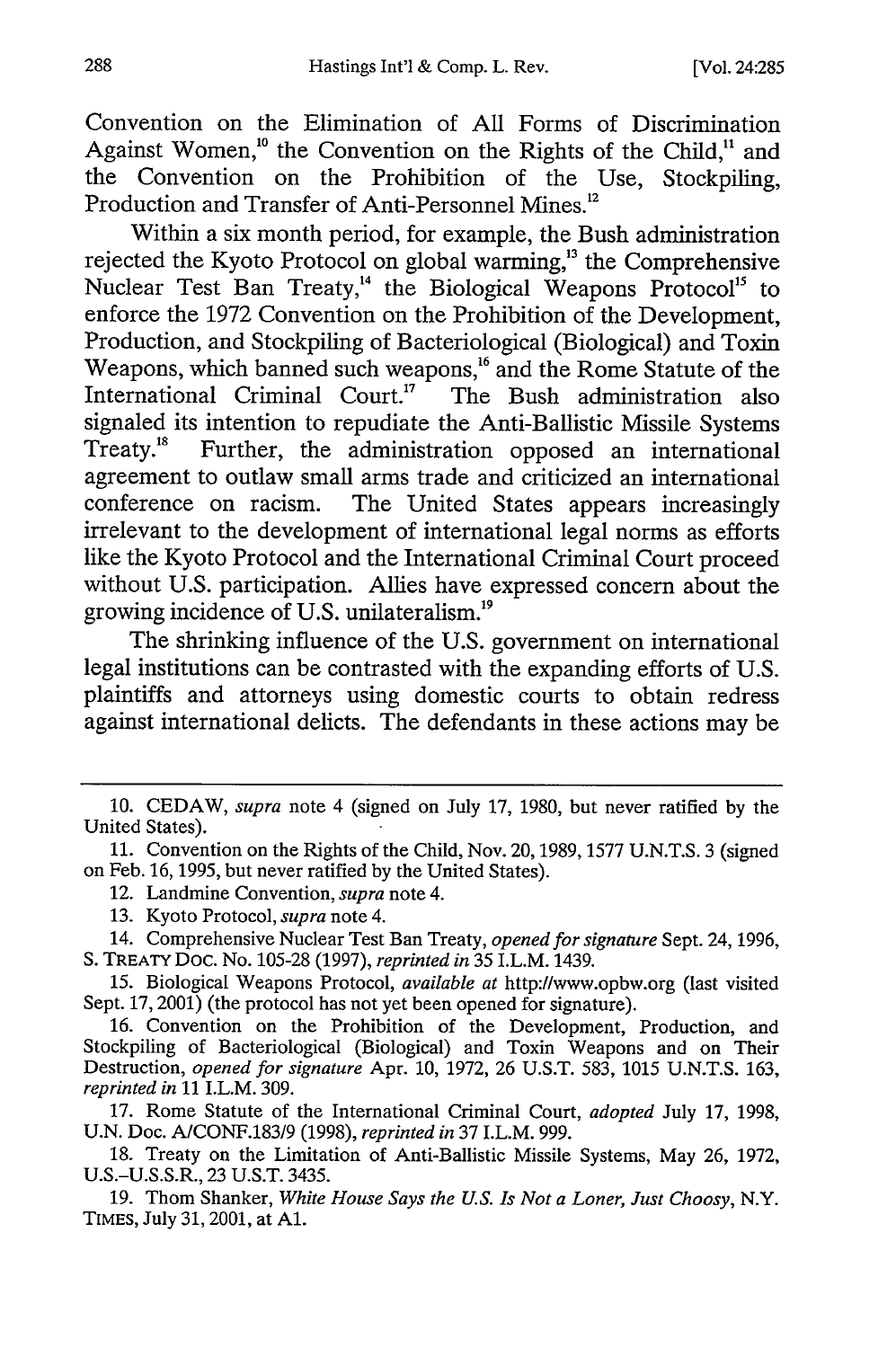states, private individuals, or increasingly multinational corporations. There has been a marked upsurge in actions initiated by individuals to hold multinational corporations accountable under international law, particularly in the United States. Some of these actions concern violations of human rights or exploitation of workers. Other actions focus on environmental damage or damage to the cultural practices and homelands of indigenous populations. Actions to hold multinational companies accountable under international law include Alien Tort Claims filed in U.S. courts for complicity in genocide, slavery and other crimes against humanity; claims brought against banks, insurers and manufacturers that profited from the Holocaust; and claims based on a range of codes and domestic regulations designed to improve compliance with international law and increase transparency.

The large number of suits filed and other domestic actions to hold multinationals accountable represent both a frustration with the limits of traditional international institutions and cooperative regimes and a positive step toward building a new international legal order. Individuals are taking international law into their own hands because states have failed to act. By seeking redress in domestic tribunals, individuals are also seeding domestic legal institutions with international legal principles. Private citizens are becoming the agents for internalizing international law in the domestic legal system and refocusing international law on private actors, including multinational corporations.

There is an ironic symmetry to the U.S. retreat from international legal regimes and the affirmation of international law demonstrated by U.S. courts. Privatization shrinks the public sector while it expands the scope and freedom of private firms. Internationally, the WTO, International Monetary Fund and World Bank have promoted privatization and market liberalization in ways that have benefited U.S. multinational corporations. U.S. multinational corporations often operate outside of U.S. regulation, and U.S. courts have made it easier for multinationals to do so.<sup>20</sup> At

<sup>20.</sup> U.S. courts applying the principle of international comity have allowed U.S. and foreign multinational corporations to opt out of our legal system. For example, U.S. courts enforce foreign choice-of-law, forum or arbitration clauses in transactional agreements that often frustrate the enforcement of U.S. antitrust and securities laws. Joel R. Paul, *Comity in International Law,* 32 HARV. INT'L. L.J. 1 (1991) (arguing that the principle of international comity, which is a uniquely U.S. legal doctrine and not based upon international law, empowers private firms to avoid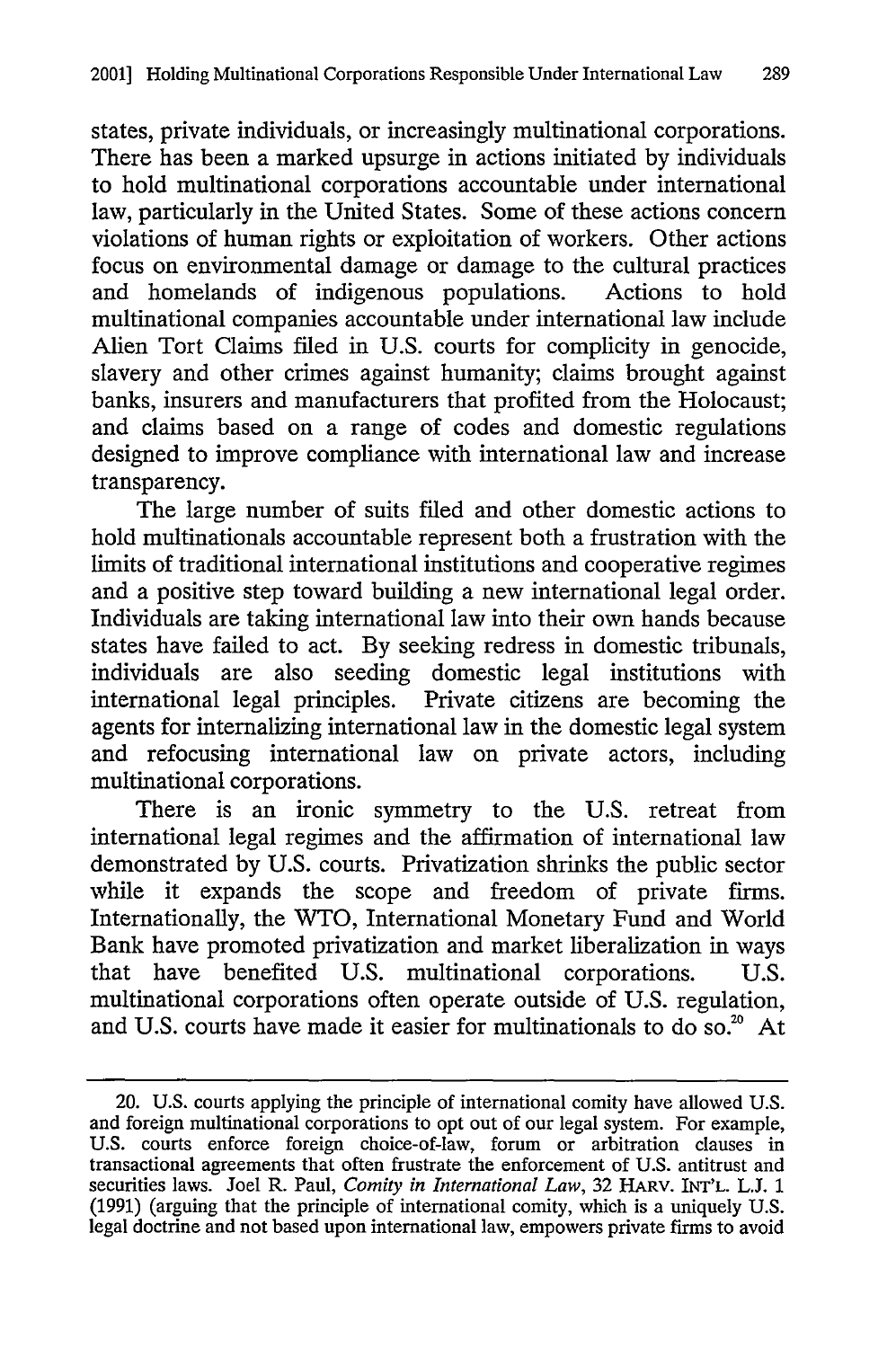the same time, international law is becoming privatized in the sense that increasingly individuals are both the agents and subjects of international law. As the state was once the exclusive subject of international law, the corporation, the state's creation, has now become a primary subject displacing the state's exclusivity in this sphere just as it has displaced state ownership and regulation in the market. U.S. courts, as the principal forum for these cases, have played an equally vital role in the privatization of international law.

The role of domestic courts in vindicating international law illustrates one of the central propositions of Saskia Sassen's keynote address to the conference, which is the source of this symposium issue. Professor Sassen asserted that globalization is embedded in the nation state; that is, globalization occurs at the national level and is in fact subject to national controls.<sup>21</sup> When domestic tribunals assert jurisdiction over multinational companies, they are counter-balancing the impact of globalization with a measure of international law. Courts are asserting that multinationals should not and cannot escape the precepts of the international legal system, which benefits corporations worldwide. Globalization is occurring within the legal system. While we think of globalization as a process of externalizing the internal national economy, there is a concomitant process of internalizing external or international legal norms and standards that facilitates and complements the growth of the multinational.

This symmetry tends to subvert traditional international law doctrine. Traditional international law is often delineated by a set of dichotomies: public versus private international law and municipal versus international law.<sup>22</sup> These dichotomies determine, for example, what party has standing to bring a claim against which party and in what forum under what law. Over the last fifty years, these boundaries have gradually eroded. For example, private international law conventions, like the U.N. Convention on Contracts for the International Sale of Goods (UNCISG),<sup>23</sup> transcend these

U.S. legal jurisdiction and imports public policy and international politics into private law disputes).

<sup>21.</sup> *See generally* SASKIA SASSEN, GLOBALIZATION **AND** ITS **DISCONTENTS** 1-26 (1998).

<sup>22.</sup> *See generally* Joel R. Paul, *The Isolation of Private International Law,* 7 WIS. INT'L L.J. 149 (1988) (arguing that the separation of public and private international law is historically contingent and that it has impoverished the practice and theory of international law).

<sup>23.</sup> United Nations Convention on Contracts for the International Sale of Goods, Apr. 11, 1980, S. TREATY Doc. No. 98-9 (1983), 1489 U.N.T.S. 3, *reprinted in* 19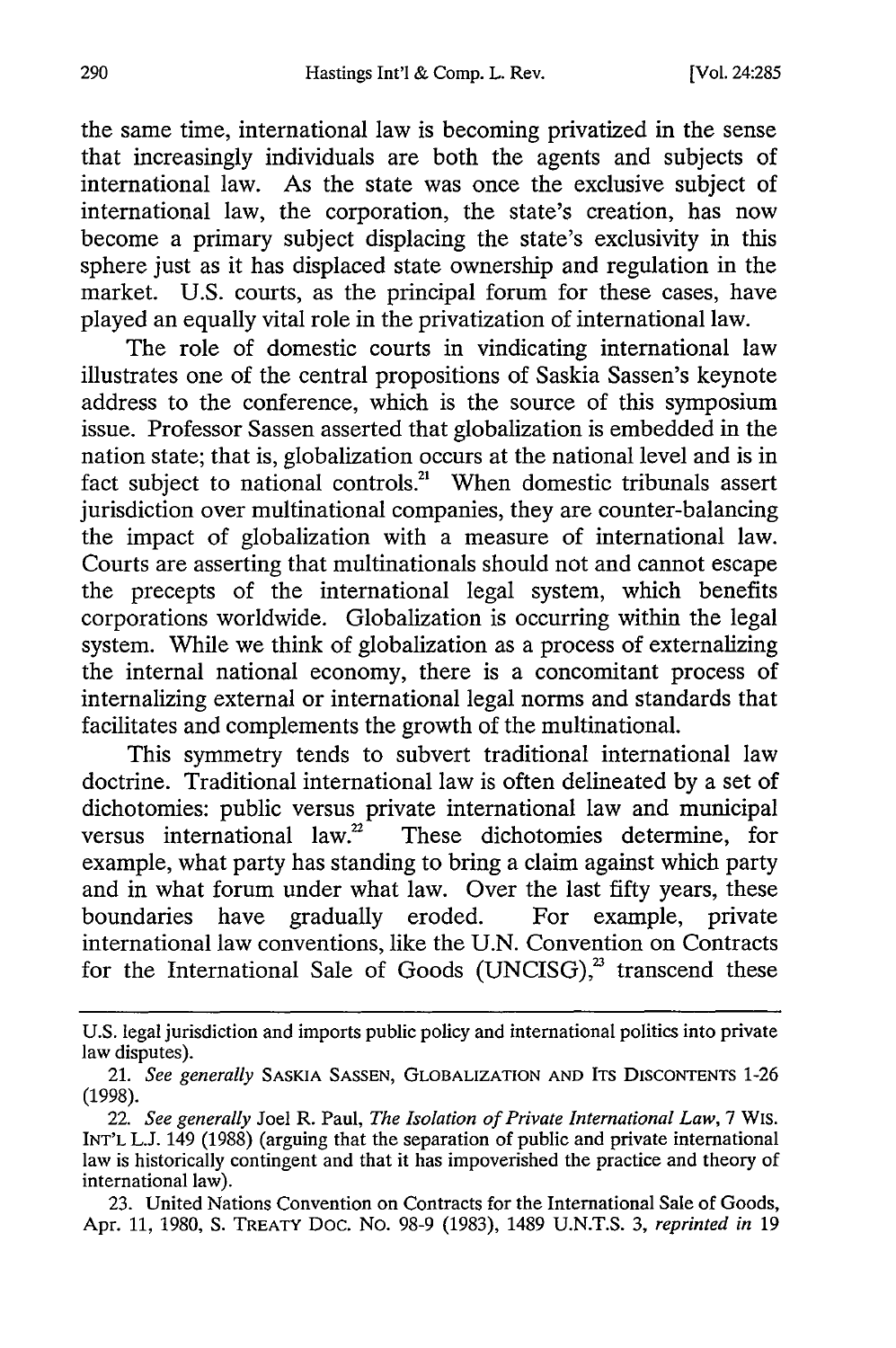categories. The application of international law to multinational corporations further blurs these traditional boundaries. By empowering private individuals to seek redress against foreign firms for violations of public international law, the law transects these categories. The distinction in international law between what is public and what is private is collapsing.

This geologic shift on the surface of international law is the subject of this volume. This symposium issue of the *Hastings International and Comparative Law Review* is derived from a conference held on February 23-24, 2001, at the University of California, Hastings College of the Law. The conference brought together prominent legal scholars and practitioners from the United States, Europe and Latin America to discuss these legal actions and assess the future for holding multinational corporations responsible under international law. The symposium included panels entitled Multinationals and the Unfinished Legacy of Nuremberg; Litigating the Alien Tort Claims Act; International Labor Rights and Multinational Liability; Indigenous Peoples, Environmental Torts and Cultural Genocide; Codes of Conduct and Transparency; and the Ethical Obligations of Intellectual Property Owners. In addition, Professor Saskia Sassen of the University of Chicago gave, a keynote address on "The Globalization of Labor."

The papers in this volume represent a portion of the papers presented at the conference. They address doctrinal and theoretical gaps in the efforts to hold corporations accountable under international law. Why has international law turned its gaze to multinational corporations at this time and in this way? After all, many of the claims against multinational companies arise out of the Holocaust and the Second World War. After more than a half century, why are litigants seeking redress from these corporate giants?

One simple answer to the question is that the companies may be the only tortfeasors still available to provide any compensation. The individual bad actors are often dead, missing, beyond the jurisdictional reach of domestic courts, or unable to satisfy large damage claims. The immortality of the multinational corporate

I.L.M. 668. UNCISG is a public international treaty that prescribes how domestic courts should determine the governing contract law in contractual disputes involving foreign parties. It cannot be classified as strictly public or private, municipal or international law.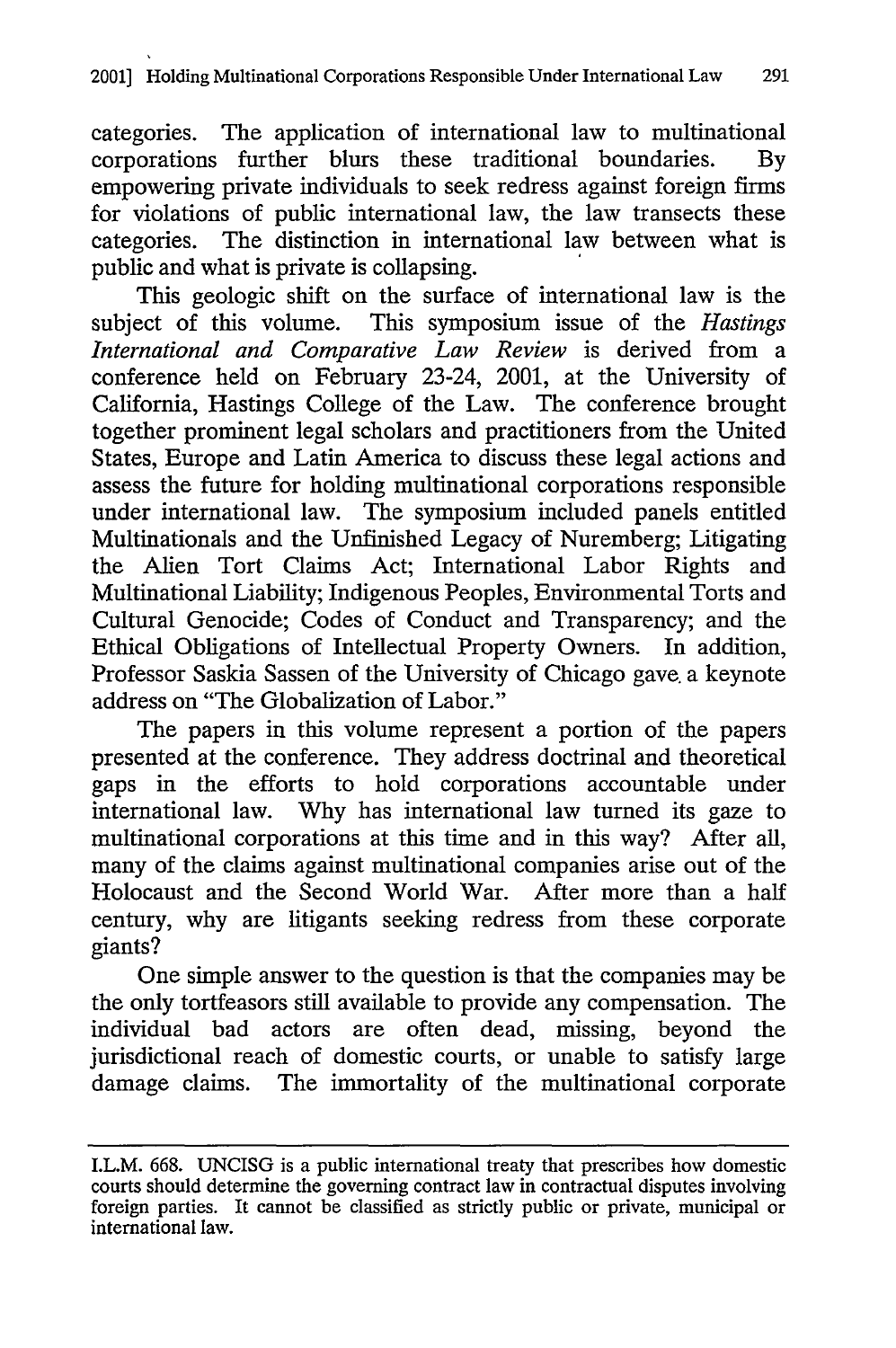entity, its size, wealth and omnipresence in a variety of jurisdictions make it uniquely attractive as a defendant.

The papers in this volume broadly address two issues. The first set of papers addresses the concept of the multinational's corporate identity. The creation of a separate legal entity to shield the liability of its shareholders raises practical as well as theoretical problems in holding multinationals accountable under national or international law: When and how can parent companies be held liable for wrongs committed by their subsidiaries? How can a domestic court assert jurisdiction over the foreign affiliate of a domestic company? When can a corporation be held liable for complicity in the crimes of a host government? What remedies are appropriate against a multinational corporation? When can courts impose criminal penalties against the corporation, its directors, managers and shareholders, and how does one punish a legal fiction? The second set of papers examines a variety of approaches for holding multinationals accountable. These papers address both the legal strategies for suing multinationals in domestic courts and alternative strategies, such as voluntary codes or disclosure requirements. More generally, these papers consider what it means to incorporate international law into domestic legal systems.

In the first set of papers concerning corporate theory, Professor Phillip Blumberg examines the historical development of the doctrine of limited liability. Professor Blumberg shows that courts have lost sight of the purposes of limited liability and have assumed without serious consideration that parent companies should be protected by it. Professor Blumberg examines the recent trend towards piercing the corporate veil in federal courts, especially where limited liability would defeat federal statutory law. He questions the Supreme Court's recent decisions obstructing this trend and shielding parent companies from liability. Professor Blumberg concludes that we need to increase market and social pressure for greater corporate accountability.

Contrary to the conventional understanding that multinationals are able to escape domestic jurisdiction, Professor William Bratton shows how corporate identity in part facilitates holding companies liable and how the character of multinationals may make them peculiarly susceptible to claims. Professor Bratton addresses the equities- of holding a corporation liable for actions by the same company during the Holocaust even though the shareholders, directors, and officers have changed and often the structure, assets, and business have changed as well. He suggests that since the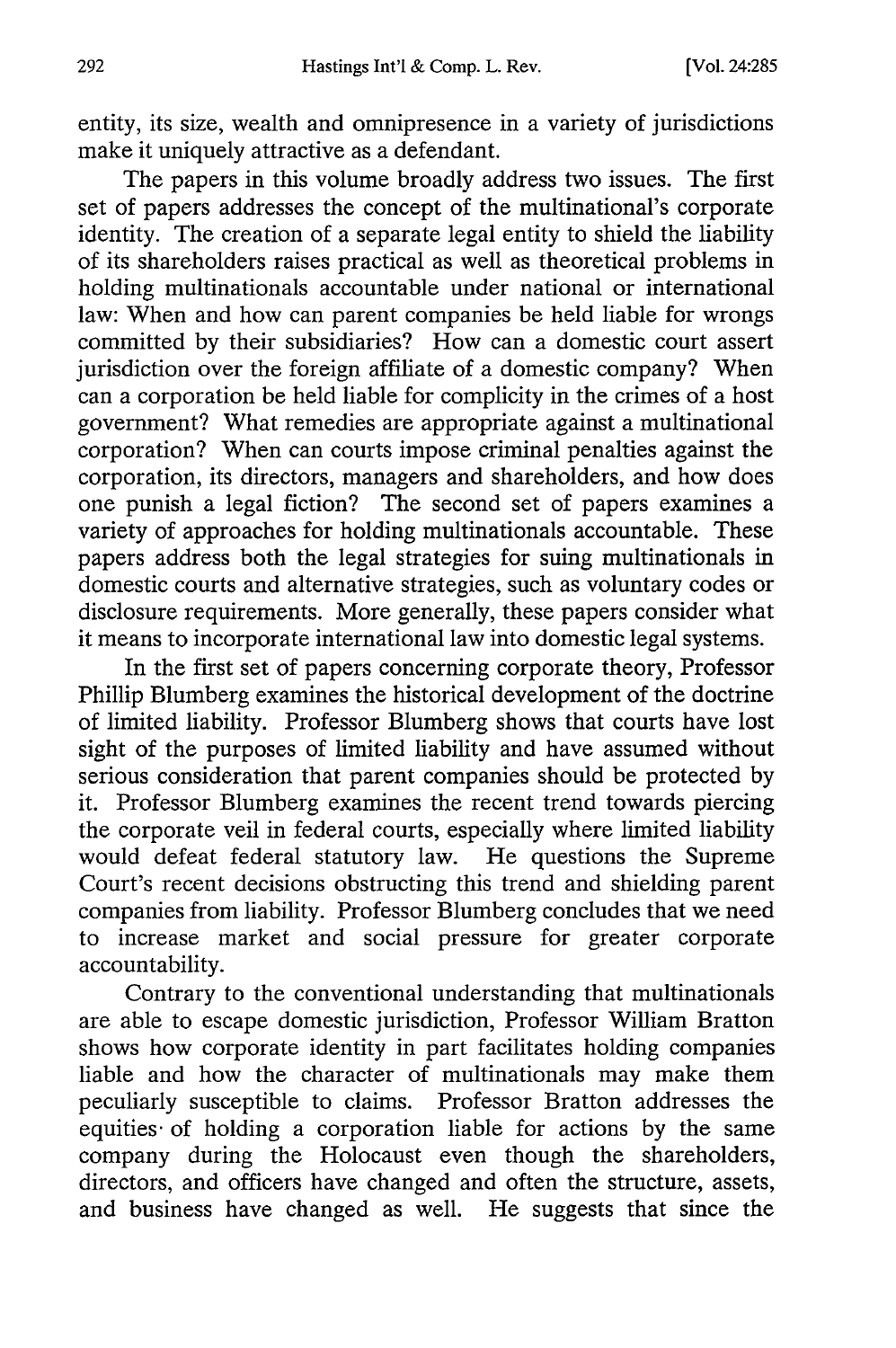company has benefited in multiple ways from its special status as a legal entity, it should be expected to pay as if it were the same entity that committed the wrong.

What is the appropriate penalty for a company that engages in egregious violations of human rights? Professor Diane Amann examines the equities and practical problems of imposing criminal punishment on a legal entity. In particular, she questions the idea that a company can be held responsible for acts of its agents. Professor Amann suggests that in some extraordinary cases it may be appropriate to "execute" the corporation by withdrawing its corporate charter and liquidating its assets.

Finally, Professor Andrew Clapham and Scott Jerbi discuss the principle of corporate complicity in human rights abuses. They ask what responsibility a multinational corporation has for monitoring the policies of a host government. Must the corporation merely refrain from participating, or must it also take affirmative measures to prevent crimes like forced labor? Reasoning from various judgments by international and domestic tribunals, they conclude that while international law clearly prohibits multinational corporations from intentionally participating in an international crime, it is uncertain whether corporations may also be held liable for silent complicity in human rights abuses.

In the second set of papers exploring the means for holding multinationals accountable, Professor William Dodge considers the legal issues arising out of cases brought in U.S. courts under the Alien Tort Claims Act. Professor Dodge argues for a broad reading of the statute that is consistent with both the text and the original intent of the first Congress. The principal issue of statutory interpretation is what constitutes a tort in violation of the law of nations. In Dodge's view, that language embraces all violations of international law, not merely those which are universally recognized or regarded as peremptory norms *or ]us cogens.*

Professor Michael Ramsey responds to Professor Dodge's assertion that corporations should be held accountable under the Alien Tort Claims Act. Professor Ramsey argues against Professor Dodge's expansive view of the statute. Ramsey cautions that there is a serious risk of judicial interference in the conduct of foreign relations by the political branches. Ramsey challenges Dodge's assertion that the Alien Tort Claims Act could have been intended to apply contemporary international legal norms to multinational corporations. Moreover, Professor Ramsey questions whether U.S.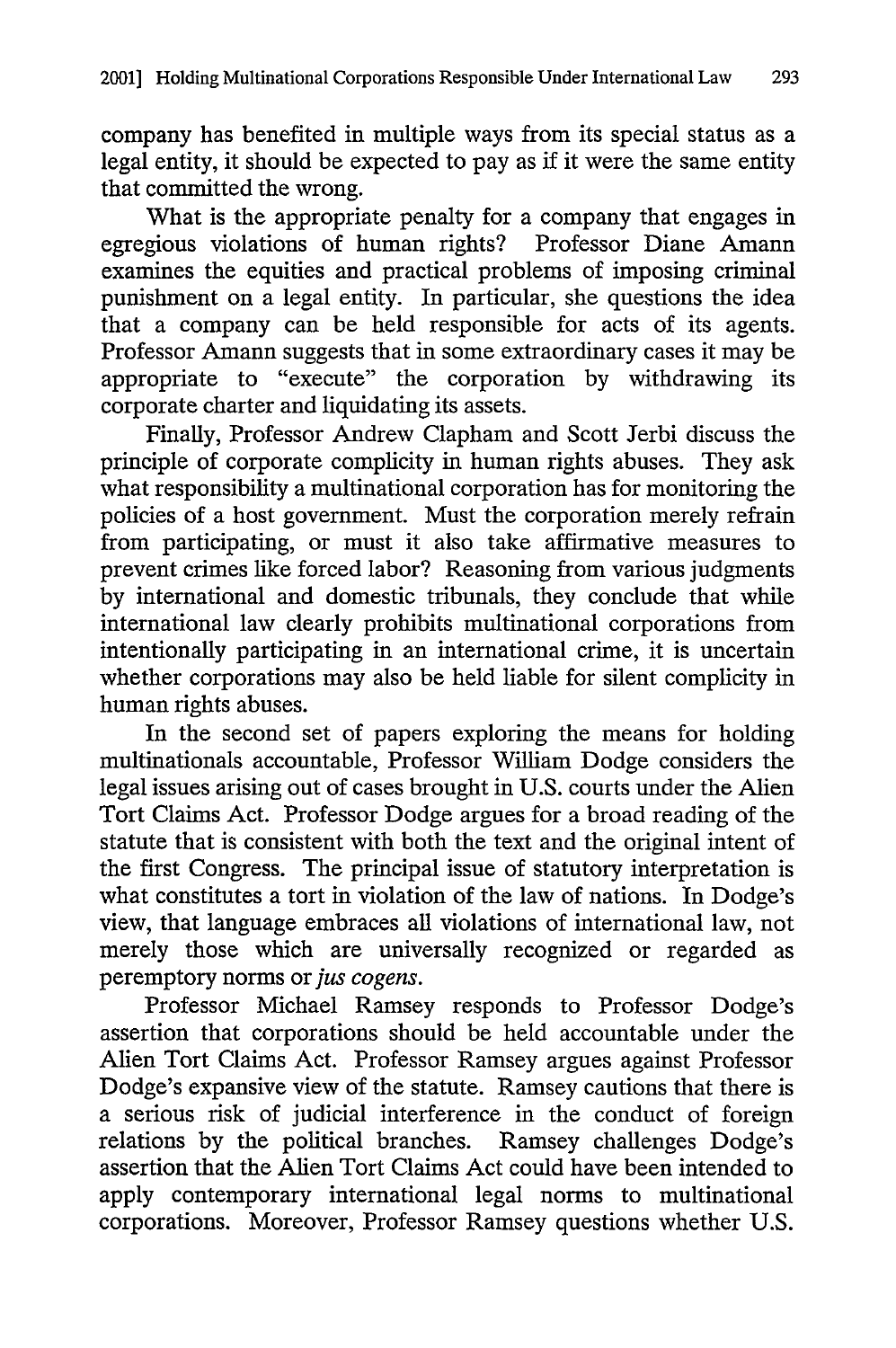federal courts have personal or subject matter jurisdiction over foreign multinationals in such cases and whether they can decide such cases without running afoul of the foreign act of state doctrine.

Professor Ugo Mattei and Jeffrey Lena take a critical look at the hegemonic implications of extending U.S. jurisdiction over alien tort claims that arise entirely outside of U.S. territory. Mattei and Lena describe the mechanics of jurisdictional rules and the practical difficulties in bringing these claims and enforcing judgments overseas. They point out that such claims are only economic and enforceable against large companies that have assets and do business in the United States. In their view, the global ambitions of U.S. law fail to respect the jurisdictional limitations accepted by other legal systems.

Professor Beth Stephens discusses several strategies for holding multinationals accountable. She argues that the multinational's home country can more effectively regulate the conduct of multinationals and that the host country cannot be expected to control the multinational in the face of regulatory competition. Professor Stephens traces the development of Alien Tort Claims Act litigation. She points out that other countries have focused more on criminal cases that incorporate claims for damages. She recommends that the United States coordinate its efforts at holding multinational companies responsible with the legal measures undertaken by other domestic legal systems.

One alternative approach to civil or criminal suits is to require multinational corporations to disclose the social, political, and environmental effects of international corporate action. Using the model of Section 14 of the U.S. Securities Exchange Act, Professor Cynthia Williams recommends this regulatory strategy in her paper. Professor Williams argues that the Securities Exchange Commission's statutory authority is sufficient to require publicly held companies to disclose how those companies are dealing with workers' rights, environmental protection, and human rights issues at home and abroad. She also points to empirical evidence that disclosure requirements benefit consumers and investors as well as the corporations.

Another alternative strategy for influencing the conduct of multinational corporations is the adoption of voluntary principles of corporate conduct. Bennett Freeman, Maria Pica and Christopher Camponovo discuss the recent adoption by the United States and the United Kingdom of Voluntary Principles on Security and Human Rights. Freeman, Pica and Camponovo address the principles within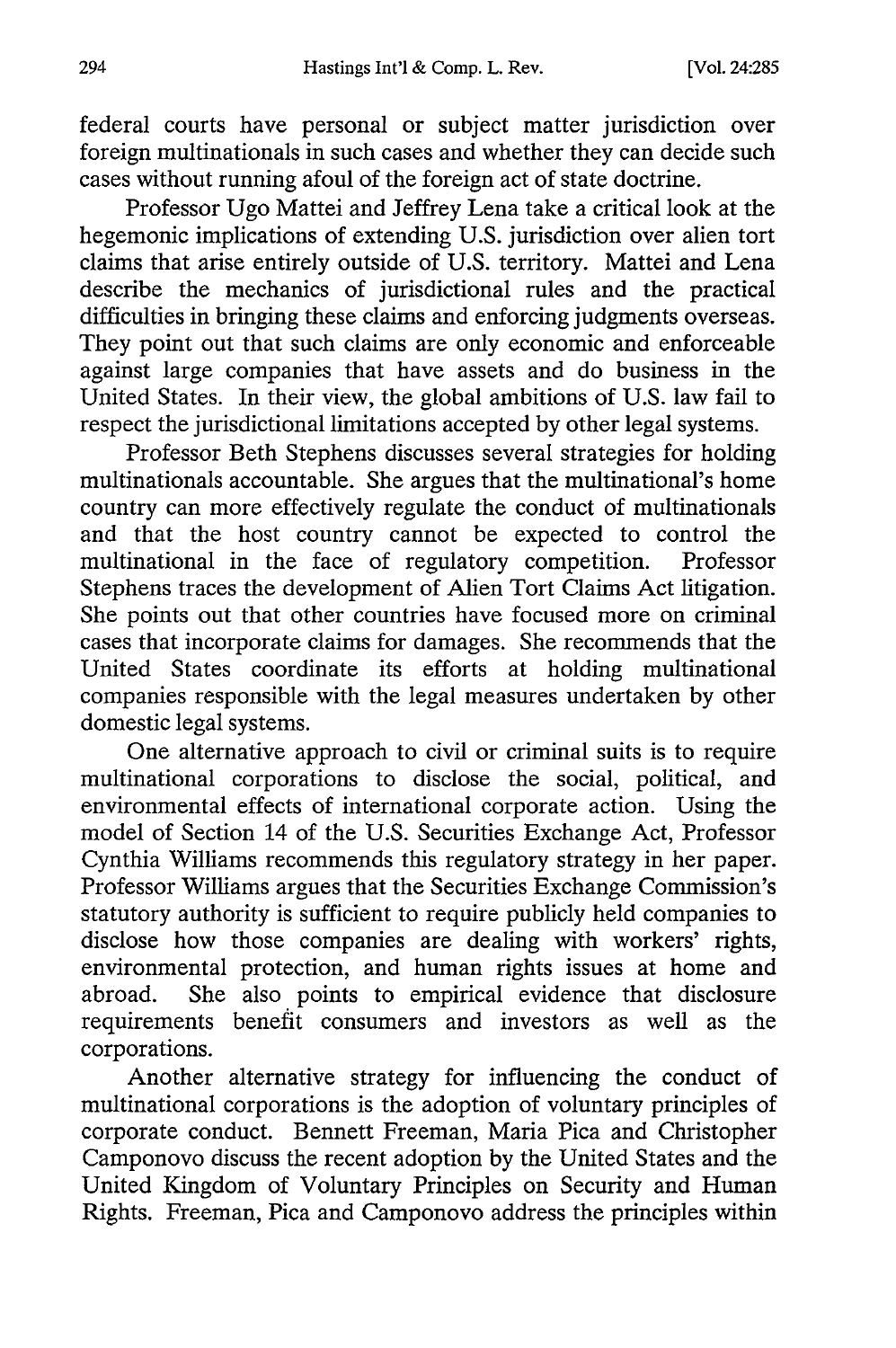the context of other corporate responsibility initiatives and show why these initiatives may be more effective than domestic litigation. In their view, multinationals are coming to recognize that what is at stake is nothing less than "the social license to operate" in a favorable global business environment.

Halina Ward discusses the concept of global corporate citizenship. Ward argues that there is a "governance deficit" created by the power disparities between developing countries and global corporations. In her view, the equities of the situation demand that the "flipside" of foreign direct investment should be "foreign direct liability" and that the home country of the multinationals should insist that they are subject to the same standards of conduct abroad as they are at home. Ward suggests that the threat of liability could pressure multinational corporations to conform their behavior to international standards. She proposes an international convention to regulate foreign direct investment that would empower developing countries to hold multinational corporations accountable as global citizens.

Professor Patrick Macklem considers the overlap between human rights and environmental issues in the context of efforts by indigenous nations to hold multinational corporations responsible. He focuses first on the efforts by the Awas Tingni of Nicaragua before the Inter-American Court of Human Rights to stop the harvesting of timber in their ancestral rain forest. In this case, the Awas Tingni are asserting universal rights under international law. Professor Macklem contrasts this approach to the efforts by the Kitkatla First Nation of British Columbia to challenge the harvesting of timber on their ancestral lands under the Canadian Constitution. Professor Macklem argues that the Kitkatla's strategy is to assert special rights. Macklem then goes on to compare the legal strategies for asserting universal (undifferentiated) and special (differentiated) rights. While the former appeals to the universality of human rights, the latter derives from a frank acknowledgement of the historical culpability of Europeans for the condition of indigenous nations. He concludes that by asserting their rights, indigenous nations are reconfiguring international law by blurring municipal and international law.

There is a conceptual and practical unity to claims brought for the protection of the environment and claims on behalf of indigenous population groups, and that unity is the theme discussed by Robert Coulter. Mr. Coulter discusses his experience representing the Awas